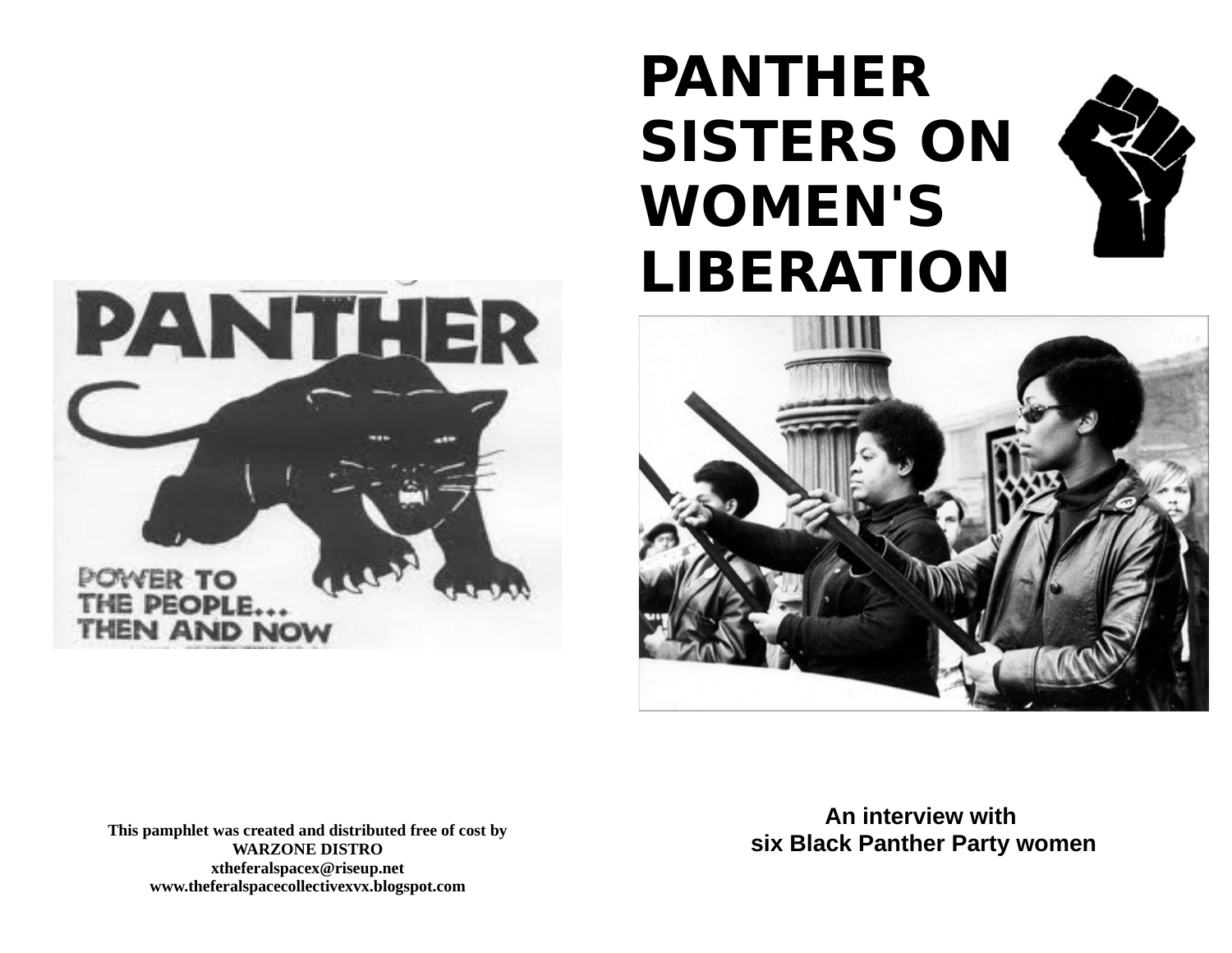#### **PANTHER SISTERS ON WOMEN'S LIBERATION**

Editor's Note: The following is an intensive interview with six Black Panther Party women about some of the issues raised by the women's liberation movement and their own experience with women's lib inside the Black Panther Party. The interview was conducted internally by the Panther Headquarters office and circulated as a four-page press leaflet. The reader should note that a large space between paragraphs below means that a different "sister" is speaking [moose note: I've added a "PW" where a new sister is speaking].

QUESTION: How has the position of women within the Black Panther Party changed? How have the women in the Party dealt with male chauvinism within the Party?

PANTHER WOMEN: I've only been in the Party about ten months and when I got in the Party the thing about Pantherettes was squashed, we sort of grew out of it. Then there's Ericka Huggins. The Brothers had to look on Ericka with a new light because she had been thru a lot of things that some Brothers hadn't even been thru. The sisters looked up to her and we all saw what we had to do. The sisters have to pick up guns just like brothers. There are a lot of things the sisters can do to change society. We realize we have a role to play and we're tired of sitting home and being misused and unless we stand up, male chauvinism will still show itself and be something that's just passed over. Unless we speak against it and teach the brothers what's correct and point out what's wrong, then it'll still be here.

[PW]: There used to be a difference in the roles (of men and women) in the party because sisters were relegated to certain duties. This was due to the backwardness and lack of political perspective on the part of both sisters and brothers. Like sisters would just naturally do the office-type jobs, the clerical-type jobs. They were the ones that handled the mailing list. You know all those things that go into details. They were naturally given to the sisters and because of this, because the sisters accepted it so Willingly, because they had been doing this before, this is the type of responsibilities they've had before, it was very easy for male chauvinism to continue on. The only examples we had of sisters taking responsibility were probably in Kathleen (Cleaver) or one or two people who exercised responsibility in other areas of Party work.

We've recognized in the past 4 or 5 months that sisters have to take a more responsible role. They have to extend their responsibility and it shouldn't be just to detail work, to things women normally do. This, I think, has been manifested in the fact that a lot of sisters have been writing more articles, they're attending more to the political aspects of the Party, they're speaking out in public more and we've even done outreach work in the community, extensive outreach work in that we've taken the initiative to start our own schools--both brothers and sisters now work in the liberation schools. It's been proven that positions aren't relegated to sex, it depends on your political awareness.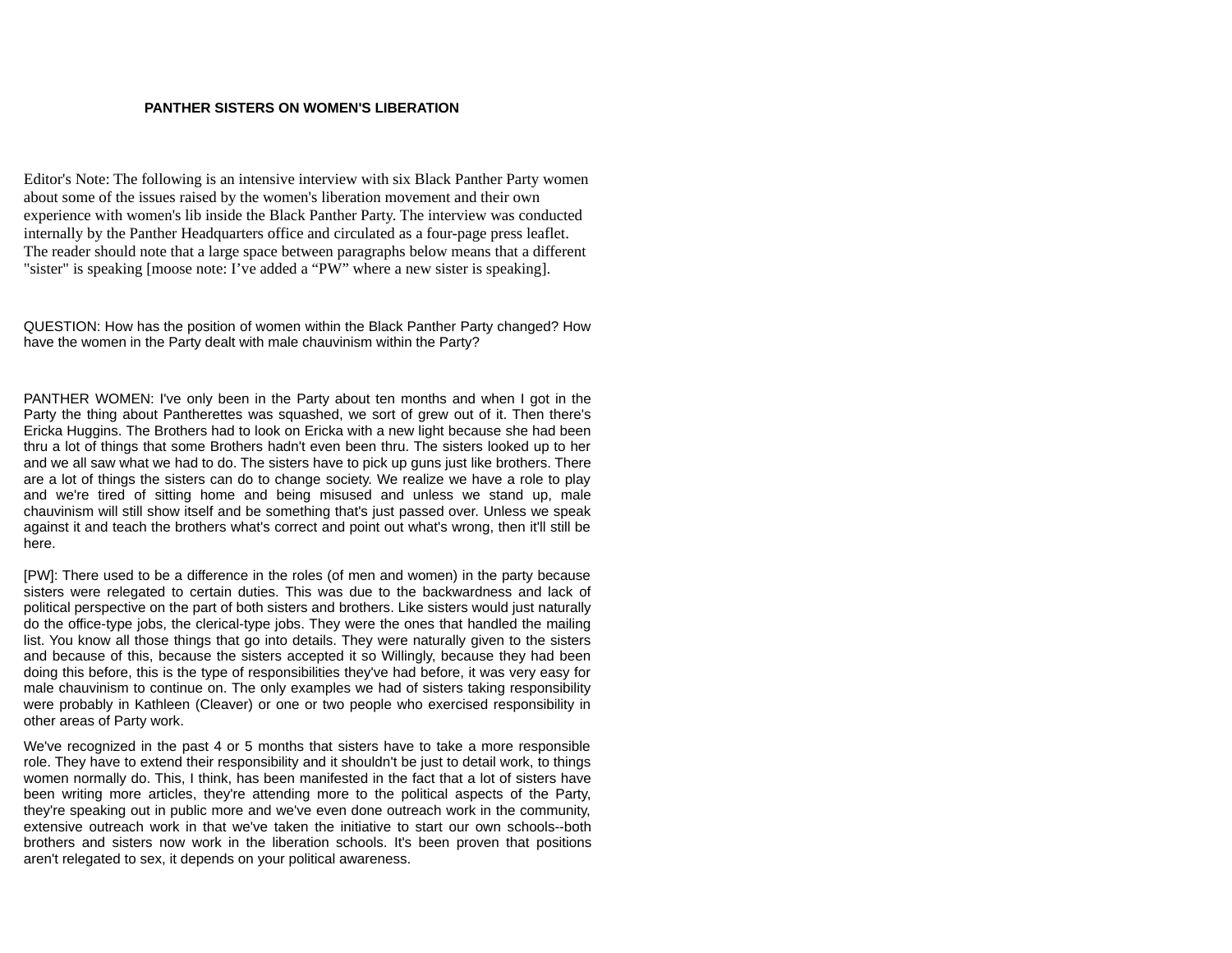[PW]: Well, I think that's one place where women who are already advanced are going to have to take a strong stand. The fact is because of objective conditions in this society, women are more backwards, because of their positions in their home, or in school, even working women who are more exposed to what's happening in the world, are still relegated at home and to the family jobs, to the children, etc., etc., and their perspective in terms of the world is more limited. So it's very important that women who are more advanced, who already understand revolutionary principles, go to them and explain it to them and struggle with them. We have to recognize that women are backwards politically and we have to struggle with them. And that can be a special role that revolutionary women can play.

The text in this pamphlet can be found online at

http://www.anarchistpanther.net/

[PW]: I can remember that when I came into the Party over a year ago, at that time David Hilliard was National Headquarters Captain, and there was another sister in the Party who was the National Captain for women and even though most of the people related to David Hilliard as being National HQ Captain, most of the women related to this other sister for directives because she was the National Captain for women. Under her were sergeants and lieutenants who were all sisters and in their ranks were other sisters. There was almost a separation between the brothers and the sisters.

## REORGANIZATION

[PW]: When that was abolished, when there were no longer any separate positions for sisters and brothers, when we all had to relate to the brothers or sisters who were in the specific positions, there wasn't just a reaction on the part of certain brothers cause they didn't like having to relate to certain sisters, who were in leadership positions. There was also a reaction on the part of some sisters, who because they had to relate to some brothers, because they did not have ranks above certain brothers, they wanted to quit the Party. So it wasn't just a matter of brothers being male chauvinistic in not wanting to relate to sisters as leaders over them--but it was also the sisters, because of conditioning wanted to continue to submit to other sisters, rather than to leaders of the party per se, regardless of sex.

And I can see since the time I joined the Party that the Party has undergone radical change in the direction of women leadership and emancipation of women. Even though Ericka Huggins provides us with a very good example, it's not so much Ericka and the realization that Ericka poses a striking example. It's the fact that the political consciousness and the political level of members of the Party have risen very much since I joined the Party and because of the fact that we're moving toward a proletarian revolution and because we have come to realize that male chauvinism and all its manifestations are bourgeois and that's one of the things we're fighting against. We realize that in a proletarian revolution, the emancipation of women is primary. We realize that the success of the revolution depends upon the women. For this reason, we know that it's necessary that the women must be emancipated.

## IMPORTANCE OF WOMEN'S LIBERATION

QUESTION: Could you explain what you mean when you say that the success of the revolution depends on the emancipation of women?

PANTHER WOMEN: It's because of the fact that women are the other half. A revolution cannot be successful simply with the efforts of the men, because a woman plays such an integral role in society even though she is relegated to smaller, seemingly insignificant positions.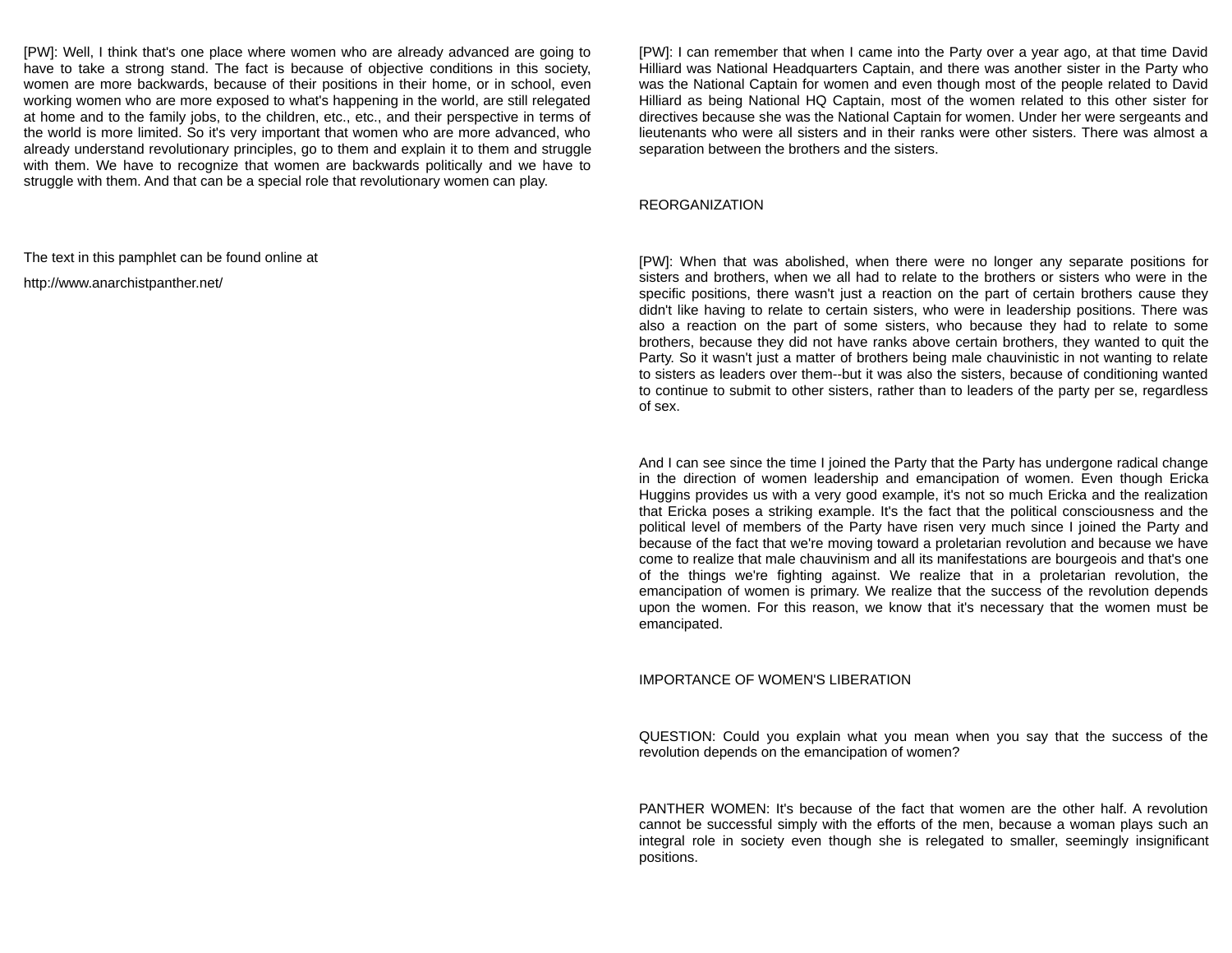[PW]: I think conditions outside the Party have forced us to realize that we have to get rid of male chauvinism. As Panthers, we cannot separate ourselves and divide ourselves and work as Pantherettes, and on the other hand have brothers work as Panthers and expect to present a United Front against Fascism or against the enemy or against outside forces. There has to be unity within the Party. We can't be divided on the basis of sex and we can't be divided on the basis of principles or anything.

Ericka became a good example because the pigs realized she was a revolutionary. Maybe we didn't realize that, in the sense that we thought about it all the time or brought her up as an example of a strong woman. But, I think the pigs realize that and this outside condition has forced us to realize that we can't operate as two halves, separate, apart from each other--we have to be unified.

#### VIETNAMESE WOMEN LEAD

QUESTION: You once said that the Vietnamese women were your example. Could you explain more concretely what that means in terms of the struggle of women in the United States?

PANTHER WOMEN: We feel that the example given us by the Vietnamese women is a prime example of the role women can play in the revolution. The Vietnamese women are out there fighting with their brothers, fighting against American imperialism, with its advanced technology. They can shoot. They're out there with their babies on their backs, as the case may be, and they're participating in the revolution wholeheartedly just as the Vietnamese men are participating in the revolution, in the national liberation struggle. The success of their national liberation struggle is just as much dependent upon the women continuing the struggle as it is dependent on the Vietnamese men. So there we see in Vietnam where the struggle today is the sharpest in terms of struggling against U.S. imperialism, the women in fact play the role of the other half--not the weaker half, not the stronger half, but the other half of the Vietnamese men. We hold them up as our example and we hope that the revolutionary women in the U. S. can follow that example and live up to the goal that they have set.

Right now the issue of male chauvinism is rather sharp and kind of out of place. We're starting to talk about it and everybody is sensitive about it--but once women find their place in terms of their roles as revolutionaries and use the example of the Vietnamese women, then I don't think it will be such a sharp issue. I think we'll begin to function and make it very natural for a woman to behave as a revolutionary and not as a subordinate or as a submissive half.

### SPECIAL ROLE OF BLACK WOMEN

You can't be liberated from male chauvinism if you don't even deal with it--if you run away from it. And I think forming any separate organization with that in mind is negating or contradicting what you're setting out to do. I think any type of inside organization that deals with women's liberation should take into consideration that women's liberation is important, but what is primary is the People's liberation. If they want a women's club, those have existed for centuries-- they should form that, instead of calling themselves revolutionaries.

QUESTION: One of the arguments that's been made is that the movement has failed to attract a lot of women because of the intimidation that's found in a lot of political organizations. We fail to attract the other half because men dominate. Women have to get together to talk about their special problems in order to involve mote women in the struggle.

PANTHER WOMEN: I think our judgment of caucuses, just like independent groups, is going to have to depend on whether or not they forward the revolutionary movement in the end. I mean if their purpose for caucusing among themselves is to make a more efficient organization and if they, in fact, are able to do that thru their practice, then Right On. But if they fall into a trap of just getting by themselves and just complaining about the situation and are unable to put forth a positive program, then that form is not viable. Again their practice is going to have to tell whether or not they further the revolutionary organization PERIOD.

# ROLE FOR ADVANCED WOMEN

[PW]: Also for a person to use the argument that the struggle does not ATTRACT women to the organization, I think, is coming from a subjective point of view. Because if they understand that it's not a women's or a man's struggle, it's not an attraction for a man or a woman, but we're here for the liberation of oppressed people, regardless of whether male chauvinism exists, the women would still come into the Party or movement because they agree or are willing to support the revolutionary principles that exist. If they find male chauvinism, they should be willing to fight it on the basis of principle and unity. And to say, "they're not attracted to it" -- there's no advertisement for getting rid of oppression. It's an attraction based on principles, not based on some subjective wishes or wants. So I say that women who say that they don't want to come into the struggle because they're not ATTRACTED to the struggle aren't really interested in the first place.

QUESTION: No, they say the movement doesn't deal with their special oppression.

PANTHER WOMEN: Well, that may be true, but still, if you're interested in the struggle of oppressed people, you can come into an organization and bring that question in yourself, instead of staying away from it. You can fight on the basis of unity within an organization, not on the basis of "Well, they're not dealing with the women's question and they're not dealing with the special oppression of women, so therefore I'm not going to participate." They're still being subjective.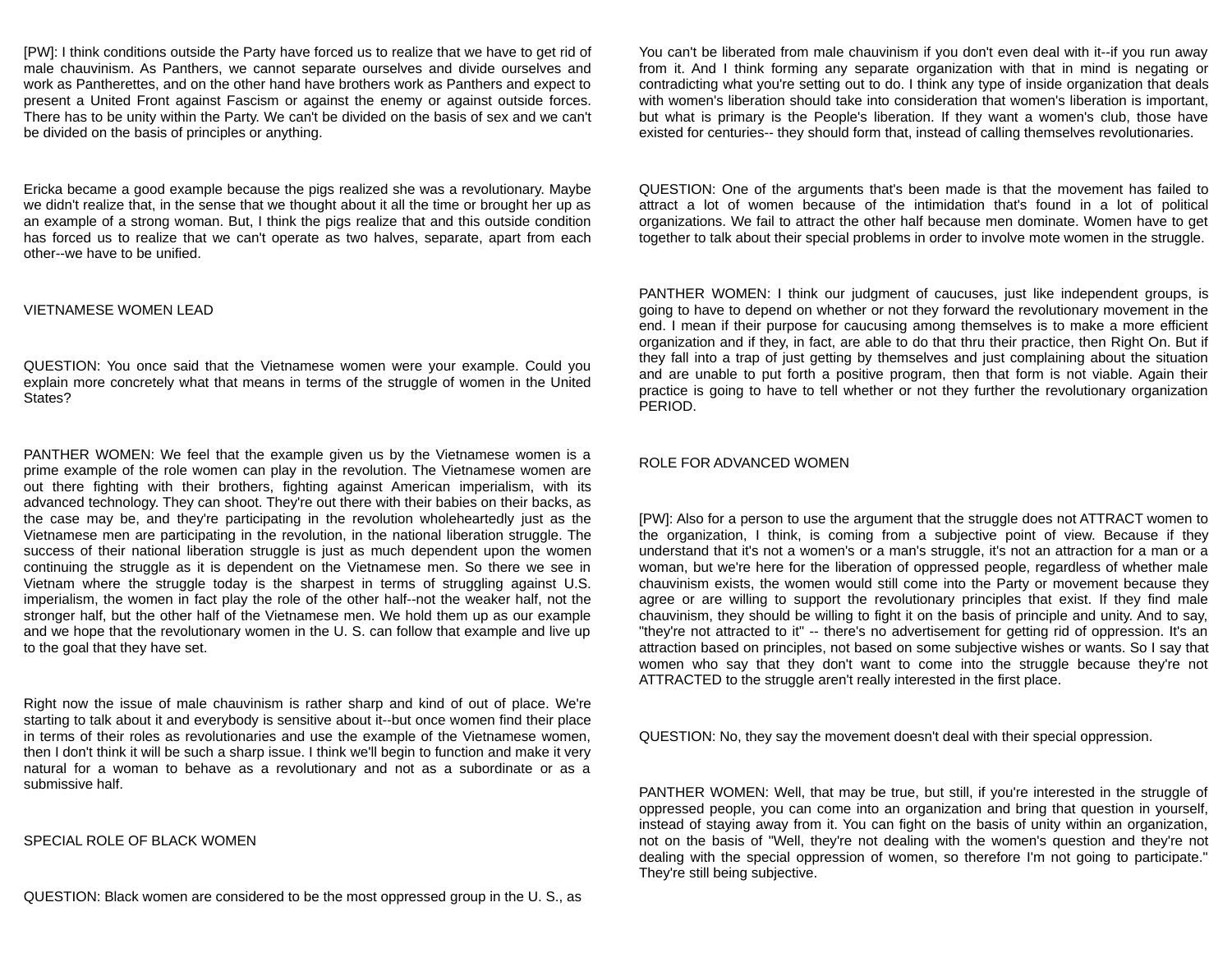#### PANTHER PROGRAMS

QUESTION: Do the Panthers have any specific programs directed at women in the community to get them involved in the struggle?

PANTHER WOMEN: The Black Panther Party does not have any program that is specifically addressed to women, per se. There is, on the National Committees to Combat Fascism, a committee on the national steering committee of women. But the primary function of this committee is to channel those women who are proponents of women's liberation into areas of work integrated into the liberation movement.

[PW]: Even though the Panther Party doesn't have a women's program per se, (I don't know whether we will in the future or not) I think we realize that the best effort is thru practice and that our liberation is gonna come thru the realization on the part of the brothers that they can't practice male chauvinism, but even more important, it comes from a conscious effort on the part of the sisters to educate themselves and not to accept menial positions or relegate themselves to submissive positions. The brothers can be nonchauvinistic as much as they want, but unless the sisters realize that they have to accept an equal position or act as a revolutionary, then this isn't going to do any good. So I think the best criterion for that is practice.

[PW]: In addition to that--simply because of the fact that we are members of the Black Panther Party and are therefore in the vanguard, does not necessarily mean that we can deem ourselves champions of women's liberation. We believe that male chauvinism must be stomped out, because we have come to realize that it is bourgeois. Bourgeois ideas are those which are perpetuated upon us by the bourgeois class and is something we're fighting against. But because we've come to realize all these things just recently, we're very new at it. So that whether or not we will become champions of women's liberation, whether or not we'll be able to provide the example to lead other organizations towards women's liberation will come thru our practice.

# WOMEN'S CAUCUSES

QUESTION: What do you think about all women's caucuses inside the organization? Some people say that within movement organizations there's male chauvinism and women must deal with it from a position of power, so they should organize their own caucuses. They also say there's a parallel between women's liberation and black liberation and just like black people had to get themselves together without whites first, so women have to get themselves together without men. Movement organizations have always been dominated by men, the way civil rights organizations used to be dominated by white people.

PANTHER WOMEN: I don't know, that sounds illogical to me because you can't solve the problem apart from the problem.

blacks and as women. That special oppression gives them a special, even vanguard role. Do you want to talk about that a little?

PANTHER WOMEN: I think, historically, even at this time, even for women in the Party, to say we want full share and full responsibility is kind of difficult and kind of touchy because of our society. Our men have been sort of castrated, you know. The responsibilities that they rightfully should have had before, were taken away from them--to take away their manhood. We've had to fight all this before. Our men are constantly thinking or saying that maybe if we assume. A heavier role, a more responsible role, that this, in turn, will sort of take away their responsibility and it's such a touchy thing, that we have to be very sure that the roles are evenly divided.

It shouldn't have to be one certain role for a man and one certain role for a woman--we're all gonna participate in the struggle and whatever we can do best, we do it, whether it's at a higher level or not. This is very touchy and presents some problems in combating a specific thing like male chauvinism, because some brothers still have this fear of women dominating the whole political scene. It may not be voiced that often, but I think it's a very real fear, and we're going to have to be sensitive enough to recognize it. We're going to have to be sensitive enough to say that we're going to take more of a share of the political arena, but, at the same time, we're going to have to keep these things in mind.

[PW]: I think it's important that within the context of that struggle that black men understand that their manhood is not dependent on keeping their black women subordinate to them because this is what bourgeois ideology has been trying to put into the black man and that's part of the special oppression of black women. Black women as generally a part of the poor people of the U. S., the working class, are more oppressed, as being black, they're superoppressed, and as being women they are sexually oppressed by men in general and by black men also.

So, in this context we see that black women are especially oppressed in this country and it's very important that black man's manhood is not dependent upon the subordination of black women, but rather his manhood is, in fact, dependent on his revolutionary relationship. A relationship is more fruitful when, in fact, the woman is the other half and not the weaker half. They (the men) get more out of the relationship' just as the women.

# UNITY IN STRUGGLE

QUESTION: What are your ideas on the strategy for women's liberation in terms of separate women's organization, the priority of women's liberation in relation to other issues like imperialism and racism?

PANTHER WOMEN: I think it's important that the separate women's liberation groups not all be lumped into one category. Their effectiveness and their value is dependent upon to what